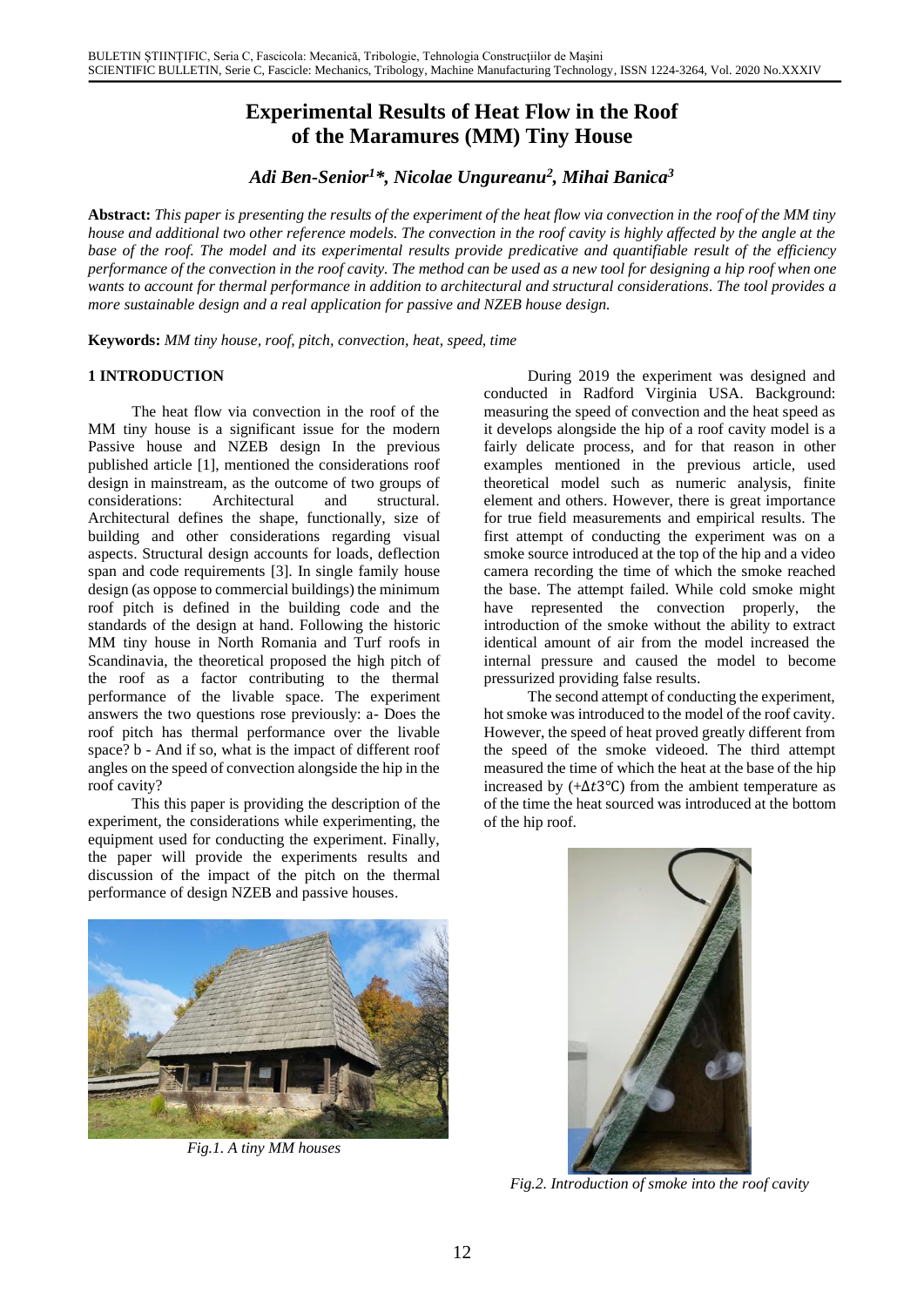### **2 PRE-EXPERIMENT**

Ambient conditions pre-experiment and the chamber of experiment: Since the results are highly affected by atmospheric conditions the experiment took place in a completely internal closed room inside a building, without access to exterior walls or roof. the room had a seal around the door and without windows. The temperature inside the building was present and kept constant four hours prior to the experiment and while the experiment was conducted. All air vents and air condition ducts were sealed off in order to achieve as much as possible constant and identical conditions prior and throughout the entire experiment. Inside the experiment chamber a standard non-scientific non calibrated barometer thermometer and hygrometer to assist monitor ambient conditions.

| <b>Factor</b>                         | Controllable | <b>Factor Type</b> |  |
|---------------------------------------|--------------|--------------------|--|
| Angle of roof                         | Yes          | Design             |  |
| Time measurement                      | Yes          | Design             |  |
| Speed of heat flow                    | Yes          | Design             |  |
| <i>Environment of test</i>            | Yes          | Constant           |  |
| Material of roof                      | Yes          | Constant           |  |
| Heater for the roof                   | Yes          | Constant           |  |
| Ambience<br>temperature               | Yes          | <b>Noise</b>       |  |
| Temp. reading<br>equipment            | Yes          | Constant           |  |
| Ambient<br>temperature<br>fluctuation | Yes          | <b>Noise</b>       |  |

*Table.1. Factors of experiment*

Predesign of *experiment*: to achieve consistent and meaningful results Randomization, replication and blocking of undesigned factors were applied as can be seen in the following figure:



*Fig.3. Cause effect diagram of experiment factors*

Scaled models: all three roof models were scaled identical to have a base length of 700mm. and made one side of the roof. At the base roof. All models were wade of a random sheet of OSB 5/8" [inch] thick. All models are made the same depth 12" [inch]. All models were placed on one wooden flat table surface not touching any wall of the chamber. The lights used are standard indirect not heating cold T5 bulbs integrated in the dropped ceiling of the test chamber. All models are sealed with a sealing gum from one random tube and all models were sealed all round connections with a standard Gorilla tape randomly chosen.

The introduction points of the heat source are identical in all models 1" one [inch] from bottom. The introduction point for temperature measuring probe is for all models, one 1" [inch] from the top. In order to block noise effect of all three models were added an interior parallel surface 1" one [inch] off set from the hip made of Expanded Polystyrene at the entire width of the model top to bottom and then covered with the front face of the roof with identical OSB sheet 5/8" [inch] (as shown in figure one above). The purpose of the Expanded Poly Styrene surface is to provide a flat surface with the least amount of possible air turbulences and to eliminate as much as possible all noise factors and other factors that may affect the ability to measure only the heat flow. That part completes the chamber of experiment, surrounding and models and scaled models of roof.

*Table.2. Angle of experiment*

| Type               | a                  |               | $\mathcal{C}$    |
|--------------------|--------------------|---------------|------------------|
| Roof pitch         | <b>IBC</b><br>2015 | Turf<br>house | MM tiny<br>house |
| Pitch % slope      | 50%                | 100%          | 135%             |
| Angle experimented | $22^{0}$           | $45^{0}$      | 61 $^{\rm 0}$    |

## **3 MAIN EQUIPMENT OF EXPERIMENT**

Equipment of experiment: all raw data record kept in its original format Excel and Apple MacBook laptop was used is the main processing platform. The heat source used for the experiment is a couple of identical random chosen, smothering irons by Weller, with 60 watts capacity each. Since such piece cannot be calibrated and certified in a scientific measure - all measurements for all models for the entire duration of the experiment - used the same heat source. In such fashion, any inaccuracy or defect will be applied identical to all models and will not affect one model over the other one way or another. Both smothering irons were introduced on both sides of each model to provide equal heat distribution throughout the entire section's depth 12" [inch].

To prevent any heat loss at the introduction cavity a copper sleeve was applied over the arm of the smothering iron to fill the gap around the hole in all roof models. As a timer and a dual thermometer probe a Cryopak iMINI newly calibrated and certified was used. The Cryopak arrives calibrated and certified from the manufacture and used mainly in the field of medicine and food transport which makes it a good fit to measure small temperature changes. (temperature accuracy of  $0.5\,^0C$  and resolution of  $0.1^{\circ}$ C) The main unit is the operation platform that includes a thermometer and a timer. The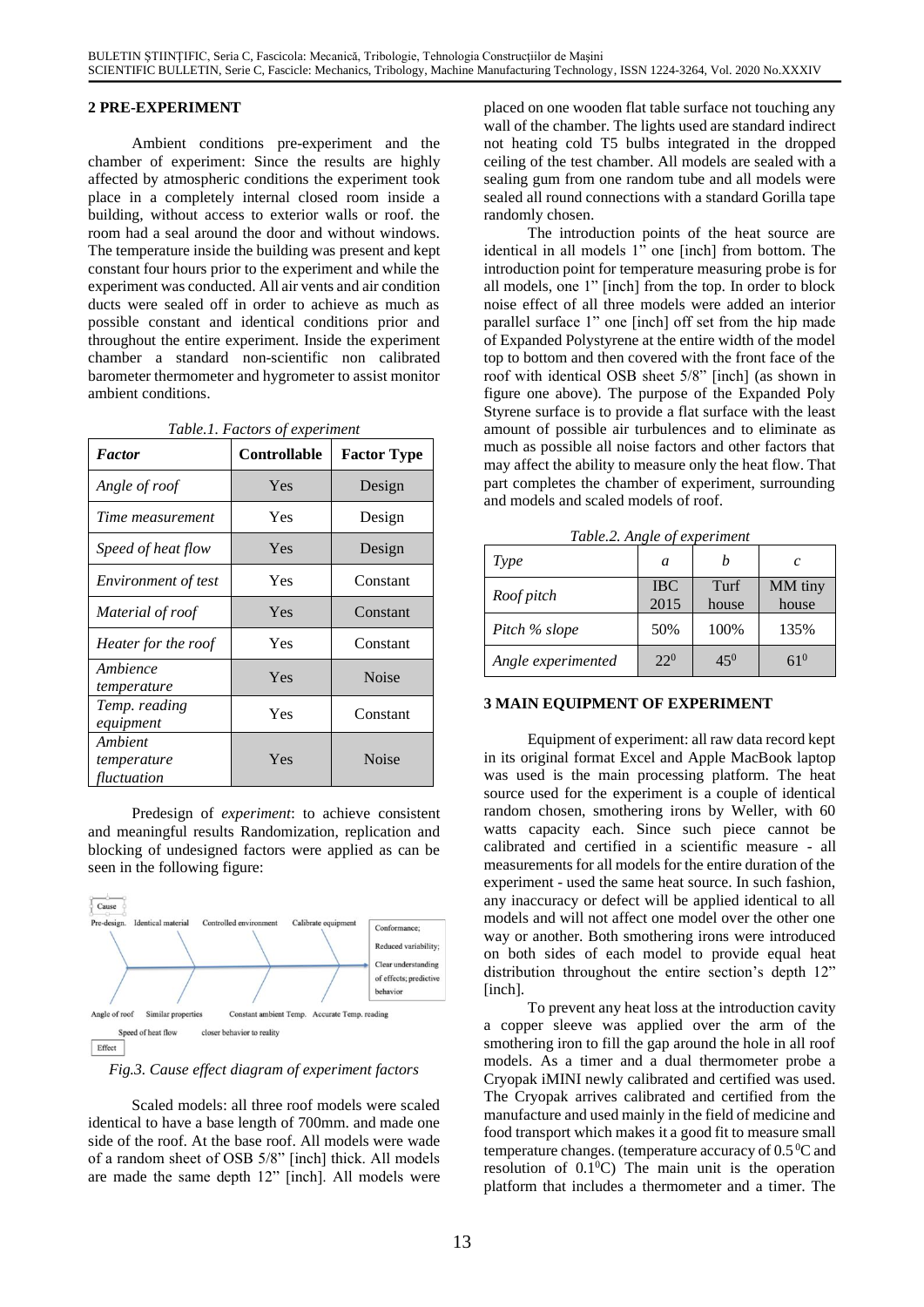probe with the extended chord was used to measure inside the temperature inside the roof cavity. The measurements recorded were stored inside the internal memory and then downloaded to the laptop as two files: .CVS which was kept as the raw recorded data and .XLS format which was used to edit and process the data.



*Fig.4. Weller Soldering Irons used as a heat source*



*Fig.5. Thermometer dual probe and timer unit*

### **4 EXPERIMENT AND RESULTS**

At the bottom of the hip a heat source was introduced, and a stopwatch measured the time in minutes and seconds until the temperature at the base of the hip was higher than the ambient temperature by (+ $\Delta t$ 3°C). Then the data was downloaded to the laptop and the following measurement was then conducted in the next model and in the same fashion in the third model.

By the time all three measurement of all three models were taken, the first model has cooled down to the ambient temperature of the chamber and was ready for the next measurement. The process repeated eight times. Then a normal distribution test was conducted for each model. Since the measurements did not fit in the criteria of normal distribution test the test was extended to twelve and finally to fifteen measurements of each model. The measurements of all models were still random it was decided to keep the experiment at fifteen measurements for every model.



*Fig.6. while performing the experiment*

*Table.3. Measurements of each models*

| <b>RUN</b>     | Type a<br>time [min] | radicis, measurements of each models<br>Type b<br>time [min] | Type c<br>time [min] |
|----------------|----------------------|--------------------------------------------------------------|----------------------|
| R1             | 0:12:40              | 0:12:50                                                      | 0:12:30              |
| R <sub>2</sub> | 0:10:35              | 0:04:45                                                      | 0:15:25              |
| R <sub>3</sub> | 0:13:25              | 0:07:45                                                      | 0:12:25              |
| R4             | 0:14:20              | 0:21:45                                                      | 0:16:00              |
| R <sub>5</sub> | 0:24:20              | 0:06:15                                                      | 0:25:10              |
| R6             | 0:16:10              | 0:04:40                                                      | 0:21:15              |
| R7             | 0:18:10              | 0:05:55                                                      | 0:25:25              |
| R8             | 0:16:05              | 0:05:45                                                      | 0:11:40              |
| R9             | 0:09:55              | 0:08:40                                                      | 0:14:40              |
| <i>R10</i>     | 0:08:35              | 0:22:00                                                      | 0:14:00              |
| R11            | 0:11:55              | 0:05:40                                                      | 0:30:40              |
| R12            | 0:11:20              | 0:03:25                                                      | 0:26:50              |
| R13            | 0:12:45              | 0:02:40                                                      | 0:24:35              |
| <i>R14</i>     | 0:13:25              | 0:08:10                                                      | 0:27:30              |
| <i>R15</i>     | 0:12:40              | 0:08:35                                                      | 0:12:25              |

Then the speed of the heat flow is obtained as a result of the length divided by the time:  $\Delta T = T2 - T1$ ;  $\Delta t = +3^{\circ}C V \left[\frac{m}{2}\right]$  $\frac{m}{s}$ ] =  $\frac{l}{\Delta}$ 

 $\overline{C}$   $\overline{C}$   $\overline{C}$   $\overline{C}$   $\overline{C}$   $\overline{C}$   $\overline{C}$   $\overline{C}$   $\overline{C}$   $\overline{C}$   $\overline{C}$   $\overline{C}$   $\overline{C}$   $\overline{C}$   $\overline{C}$   $\overline{C}$   $\overline{C}$   $\overline{C}$   $\overline{C}$   $\overline{C}$   $\overline{C}$   $\overline{C}$   $\overline{C}$   $\overline{C}$   $\overline{$ alongside the hip roof is presented in the following table.

*Table.4. Summary of measurements*

| Type                  | a        |          | c        |
|-----------------------|----------|----------|----------|
| Angle experimented    | $22^{0}$ | $45^{0}$ | $61^{0}$ |
| Average time [cm/min] | 2.72     | 5.86     | 3.76     |
| Performance index     | 100\%    | 215%     | 138%     |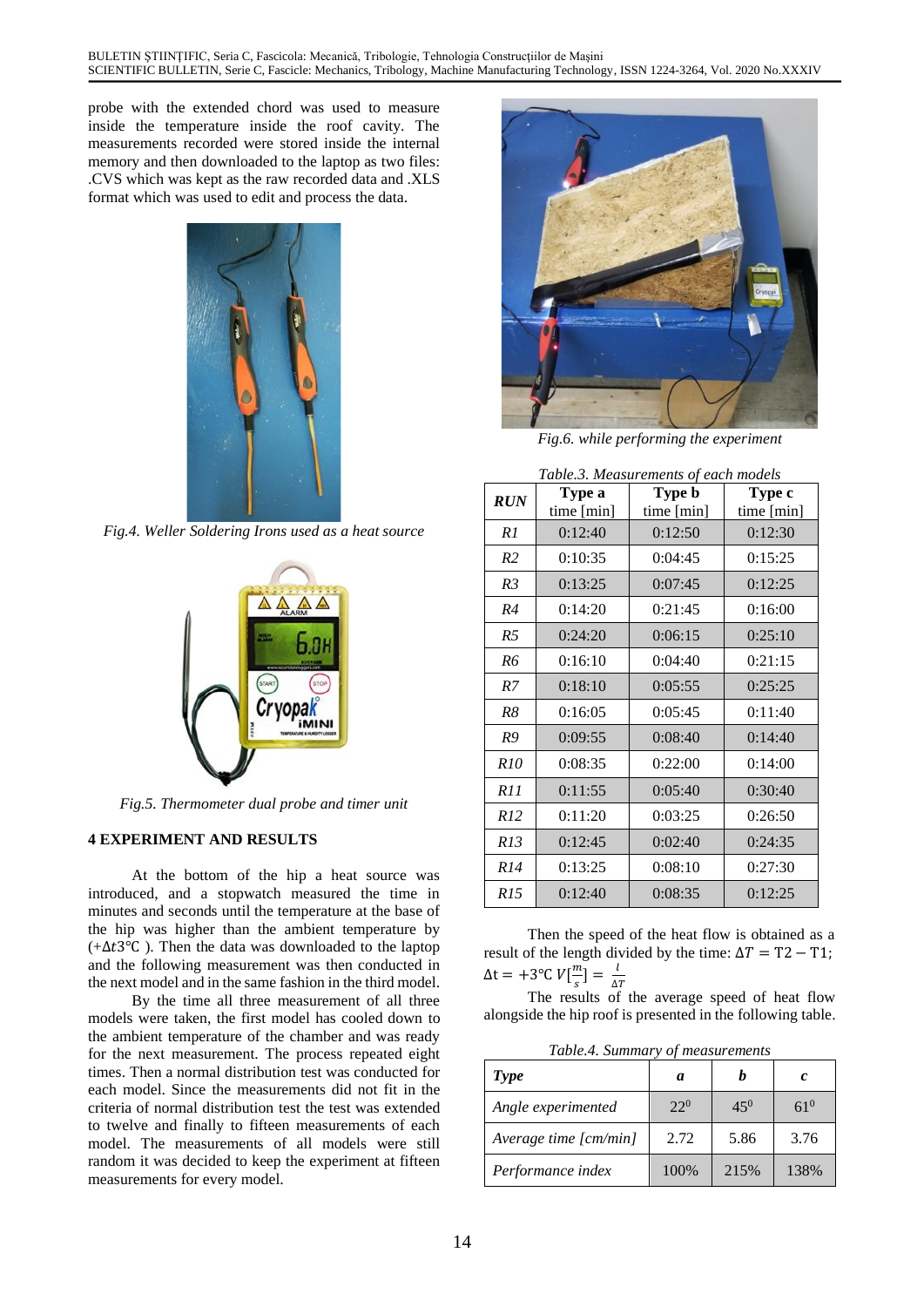# **4 CONCLUSIONS**

The experiment indicates the Hypothesis of the experiment - is valid (Hypothesis: The speed of heat flow along the height of the hip, is affected by the angle at the base of the roof). Higher angles proved faster convection. The turf roof model (b) showed the fastest convection at a rate of 5.86 cm per minute. The next is the MM tiny house roof model (c) at 3.76 cm per minute and the modern roof design model (a) at 2.72 cm per minute. The following figure explains the time performance as a result of the different pitch



*Figure 7. performance index of time against pitch for the three roof models*

Two of three models, with a higher roof pitch proved to deflect the heat in the roof cavity faster to the livable space, than the modern roof design. hence, it is safe to assume that A higher roof pitch is a better suited for winter climate by generating usable heat in a passive fashion using its geometry. The turf roof model outperformed the modern roof by 115% and the MM tiny house by 77%. Considering that Scandinavian winters are even colder than in Northern Romania goes along with the results of the experiment.

### **5. DISCUSSION AND CONTRIBUTION**

### *5.1 Proposed improvement for the roof energetical contribution*

The experiment measured the sole effect of the angle at the base of the roof. However, there are multiple factors that may prove the MM tiny house to be even more effective than the turf roof. Some of such factors are **a**-the color of the roof. While the turf roof is covered with the vegetation the MM tiny house is made of dark brown shingles which is increasing the amount of heat captured inside the roof cavity by the sun's radiation [4]. **b**-total roof surface - the Turf roof is a simple one side hip roof however the MM tiny roof is of two-sided hip creating compound angle, consequently adding addition captured heat to the convection [5]. **c**-increased roof surface - the bigger the roof the more heat is captured inside the roof cavity. Since the MM tiny house has a higher pitch and two-sided hip, the total surface of the roof is bigger than the Turf roof. It is proposed to conduct an experiment measuring the total effect of all factors together to measure the amount and speed of heat transferred to the livable space.



*Figure 8. speed of convection in the three roof models*

## *5.2 A method of application for energy savings in passive and NZEB house*

Passive and NZEB house design and are applying methods of harnessing natural green resources of energy to climate control of modern housing. Some of these methods, were applied centuries ago as a solution for lack of modern technology. The results of the experiment provide an effective method to reduce energy consumption and long-term utility bills by up to 20% of a household by changing the geometry of the roof, in accordance with its surrounding climate. A climate map can be associated with the fig 8 above and together can help define she shape of the roof and the angle at the base of its hip in order harness the added heat to the house.

The shape and orientation of bodies is long known to have effect of the direction of convection and heat flow. " While heat exchange by thermal radiation does not depend on a transport medium, the geometric configuration of bodies exchanging heat by this mechanism is quite important. The amount of the radiation emitted by one body that is intersected by another is highly dependent on the size, shape, and relative orientation of the bodies" [2] The historical MM tiny house proves to apply passive house design methods that, once understood and analyzed by the experiment to modern NZEB and passive house phenomena of heat flow in the roof cavity. Hopefully, the results of the three roof models experiment, will validate the hypothesis and will provide results showing, that roof shape and its orientation and angle of hip, has an impact over the speed of which heat flows in the roof cavity.

The importance of understanding the phenomena and the theoretical model will provide a meaningful and important tool in multiple aspects: First – understanding the phenomena and having the ability to predict and quantify it - has importance of itself in the field of thermodynamics and convection. The model will be made applicable in multiple fields of applied engineering and physics. Second the result will provide a new design criterion, for roof design beyond the current existing ones (Architectural and structural engineering). Understanding the heat flow in the roof cavity and its impact over the energy consumption of the house will reduce initial construction costs, long term utility costs and maintenance, while having a positive effect on the environment.